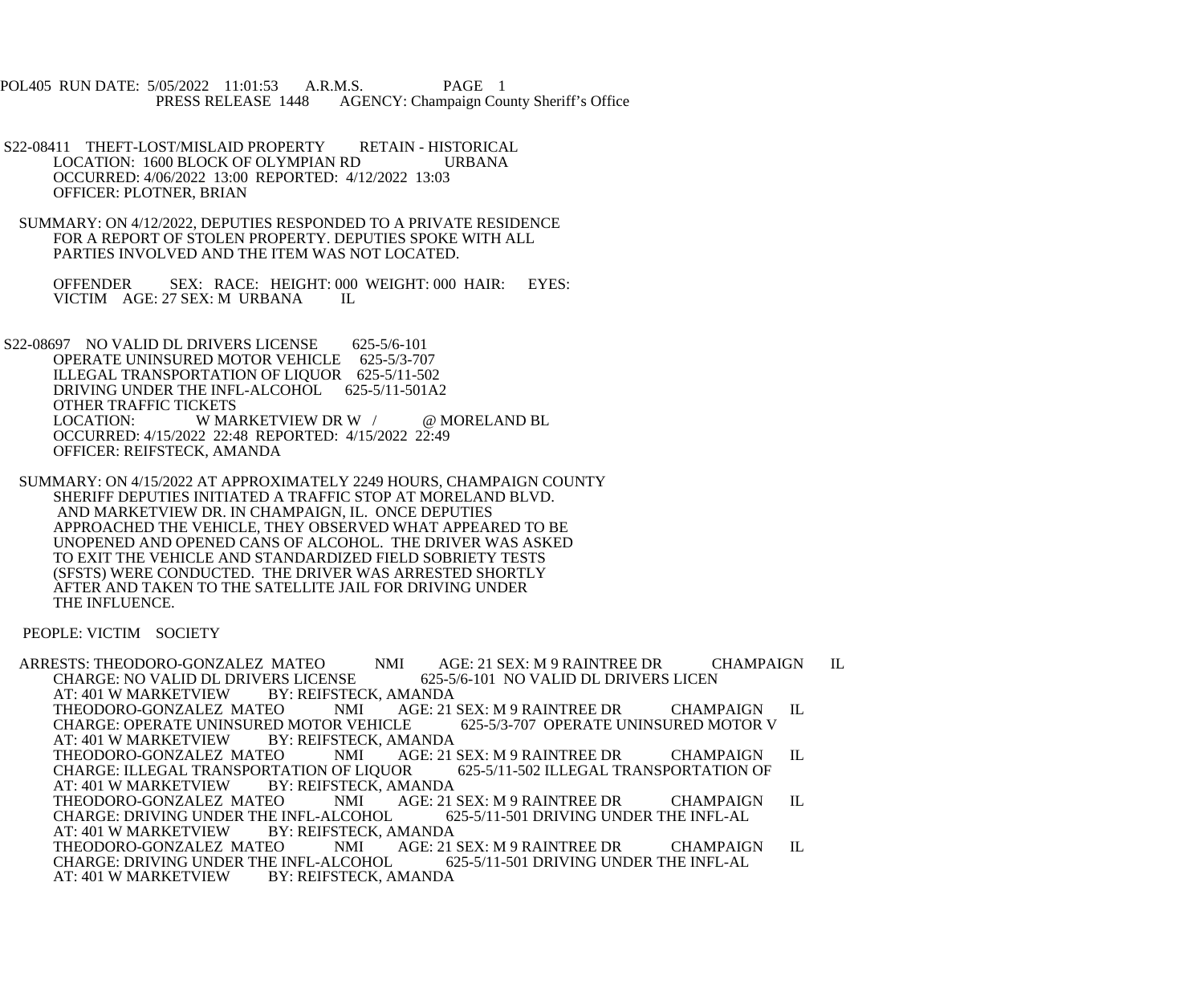POL405 RUN DATE: 5/05/2022 11:01:53 A.R.M.S. PAGE 2<br>PRESS RELEASE 1448 AGENCY: Champaign Cou AGENCY: Champaign County Sheriff's Office

- S22-09028 THEFT-LOST/MISLAID PROPERTY RETAIN HISTORICAL<br>LOCATION: 600 BLOCK OF DUNLAP AV N SAVOY LOCATION: 600 BLOCK OF DUNLAP AV N OCCURRED: 4/20/2022 13:00 REPORTED: 4/20/2022 13:18 OFFICER: PRYOR, BILLY
- SUMMARY: A CELLPHONE WAS LOCATED ON WESLEY ST. IN SAVOY AND TURNED INTO THE CITY BUILDING. THE CELLPHONE WAS PLACED INTO EVIDENCE AS RECOVERED PROPERTY.
- PROPERTY: 1 CELLULAR PHONE

 OFFENDER SEX: RACE: HEIGHT: 000 WEIGHT: 000 HAIR: EYES: VICTIM AGE: 23 SEX: M SAVOY IL

- S22-09131 ILLEGAL DUMPING 720-5/47-10,15 LOCATION: 5500 BLOCK OF WINDSOR RD W CHAMPAIGN OCCURRED: 4/21/2022 12:03 REPORTED: 4/21/2022 12:06 OFFICER: REIFSTECK, JONATHAN
- SUMMARY: THE SUSPECT REPORTEDLY DUMPED (3) LARGE-SIZED TREE STUMPS ALONG A RIVERBANK. THE SUSPECT WAS LOCATED AND ISSUED A NOTICE TO APPEAR IN COURT FOR DUMPING GARBAGE UPON REAL PROPERTY.
- PEOPLE: VICTIM CHAMPAIGN TOWNSHIP CHAMPAIGN IL
- ARRESTS: SAMPLE LACY D AGE: 31 SEX: M 486 PIKE ST MAHOMET IL<br>CHARGE: ILLEGAL DUMPING 720-5/47-10. ILLEGAL DUMPING CHARGE: ILLEGAL DUMPING<br>AT: 2300 VILLA DR BY: REIFSTECK, JONATHAN BY: REIFSTECK, JONATHAN
- S22-09141 ILLEGAL TRANSPORTATION CANNABIS AU 625-5/11-502.15 ABC<br>LOCATION: E CHURCH ST E / @ S FIRST ST  $E$  CHURCH ST E  $\qquad /$  OCCURRED: 4/21/2022 13:43 REPORTED: 4/21/2022 13:43 OFFICER: PRYOR, BILLY
- SUMMARY: A TRAFFIC STOP WAS CONDUCTED FOR SPEEDING VIOLATION AND DURING THE STOP CANNABIS WAS LOCATED IN THE VEHICLE. THE SUSPECT WAS ISSUED A CITATION AND RELEASED AT THE SCENE.
- PROPERTY: NONE 4 DRUGS-ILLEGAL
- PEOPLE: VICTIM SOCIETY
- ARRESTS: LOWE TOMIKA AGE: 29 SEX: F 805 HARTWELL DR SAVOY IL<br>CHARGE: ILLEGAL TRANSPORTATION CANNABIS AU 625-5/11-502 ILLEGAL TRANSPORTATION CA CHARGE: ILLEGAL TRANSPORTATION CANNABIS AU<br>AT: S FIRS/OLD CHURCH BY: PRYOR, BILLY AT: S FIRS/OLD CHURCH